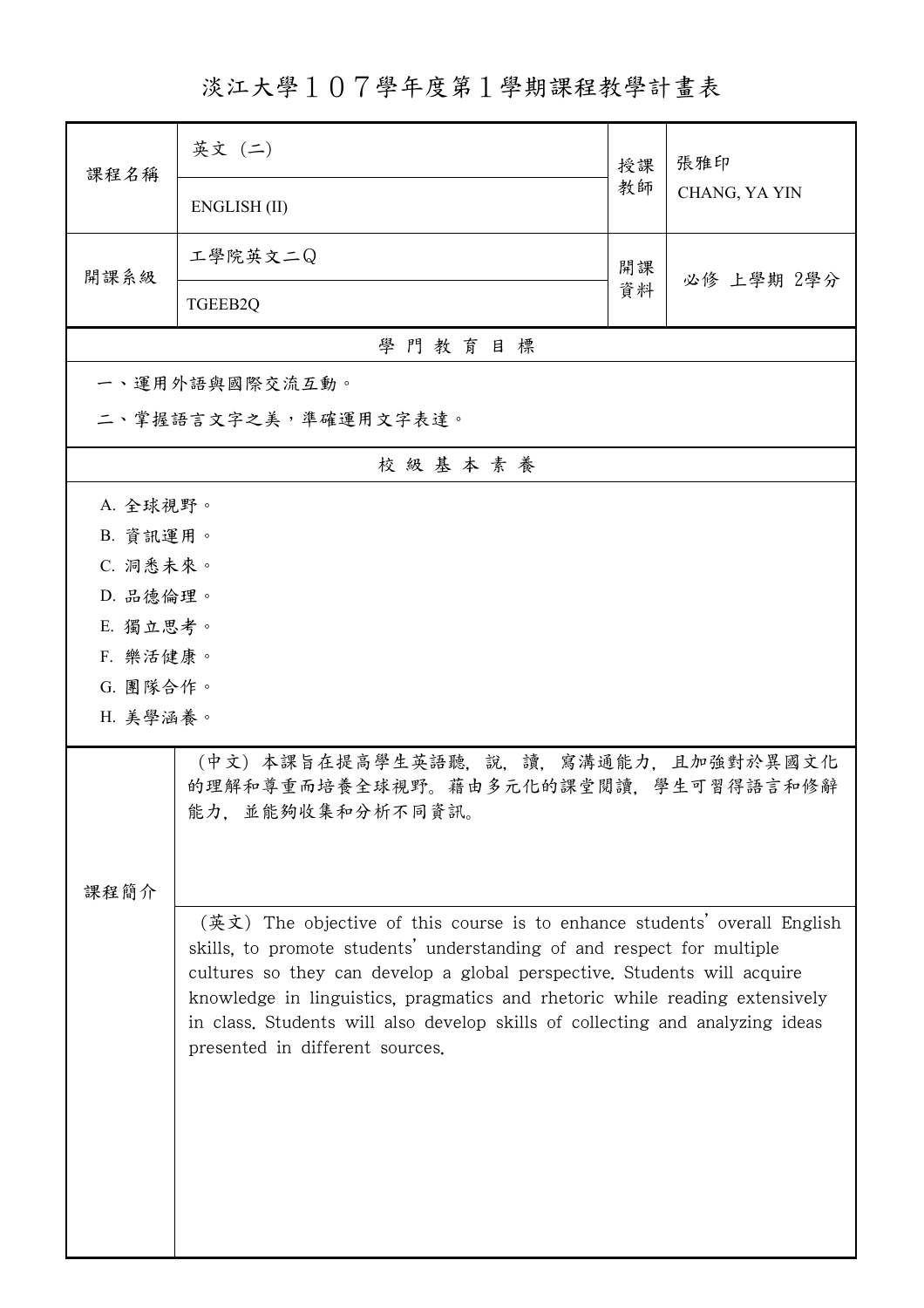本課程教學目標與目標層級、校級基本素養相關性 一、目標層級(選填): (一)「認知」(Cognitive 簡稱C)領域:C1 記憶、C2 瞭解、C3 應用、C4 分析、 C5 評鑑、C6 創造 (二)「技能」(Psychomotor 簡稱P)領域:P1 模仿、P2 機械反應、P3 獨立操作、 P4 聯結操作、P5 自動化、P6 創作 (三)「情意」(Affective 簡稱A)領域:A1 接受、A2 反應、A3 重視、A4 組織、 A5 內化、A6 實踐 二、教學目標與「目標層級」、「校級基本素養」之相關性:

 (一)請先將課程教學目標分別對應前述之「認知」、「技能」與「情意」的各目標層級, 惟單項教學目標僅能對應C、P、A其中一項。

 (二)若對應「目標層級」有1~6之多項時,僅填列最高層級即可(例如:認知「目標層級」 對應為C3、C5、C6項時,只需填列C6即可,技能與情意目標層級亦同)。

 (三)再依據所訂各項教學目標分別對應其「校級基本素養」。單項教學目標若對應 「校級基本素養」有多項時,則可填列多項「校級基本素養」。

(例如:「校級基本素養」可對應A、AD、BEF時,則均填列。)

| 序              | 教學目標(中文)                                                                             |                                                                       |                                                                                                                                                                                                                                                                                                                                  | 相關性  |                                                            |  |  |
|----------------|--------------------------------------------------------------------------------------|-----------------------------------------------------------------------|----------------------------------------------------------------------------------------------------------------------------------------------------------------------------------------------------------------------------------------------------------------------------------------------------------------------------------|------|------------------------------------------------------------|--|--|
| 號              |                                                                                      |                                                                       | 教學目標(英文)                                                                                                                                                                                                                                                                                                                         | 目標層級 | 校級基本素養                                                     |  |  |
| $\mathbf{1}$   | (中文)<br>用字。                                                                          | 1. 運用英語自我介紹、對話, 提<br>出問題或說出感想。<br>2. 書寫文法正確的英文句子。<br>3. 理解英文文章的大意、組織與 | (英文)<br>1. To help students use<br>English to introduce<br>themselves, carry out a<br>conversation, raise questions,<br>or express opinions.<br>2. To teach how to write<br>grammatically correct<br>sentences in English.<br>3. To help students<br>understand the main idea.<br>organization, and diction of<br>English texts. | C4   | AH                                                         |  |  |
|                | 教學目標之教學方法與評量方法                                                                       |                                                                       |                                                                                                                                                                                                                                                                                                                                  |      |                                                            |  |  |
| 序<br>號         | 教學目標                                                                                 |                                                                       | 教學方法                                                                                                                                                                                                                                                                                                                             | 評量方法 |                                                            |  |  |
| $\mathbf{1}$   | (中文)<br>1. 運用英語自我介紹、對話, 提<br>出問題或說出感想。<br>2. 書寫文法正確的英文句子。<br>3. 理解英文文章的大意、組織與<br>用字。 |                                                                       | 講述、討論、賞析                                                                                                                                                                                                                                                                                                                         |      | 紙筆測驗、上課表現                                                  |  |  |
| 授課進度表          |                                                                                      |                                                                       |                                                                                                                                                                                                                                                                                                                                  |      |                                                            |  |  |
| 週<br>次         | 日期起訖                                                                                 |                                                                       | 內 容 (Subject/Topics)                                                                                                                                                                                                                                                                                                             | 備註   |                                                            |  |  |
| $\mathbf{1}$   | $107/09/10 \sim$<br>Orientation<br>107/09/16                                         |                                                                       |                                                                                                                                                                                                                                                                                                                                  |      |                                                            |  |  |
| $\overline{2}$ | $107/09/17$ ~<br>Unit 1<br>107/09/23                                                 |                                                                       |                                                                                                                                                                                                                                                                                                                                  |      |                                                            |  |  |
| 3              | $107/09/24$ ~<br>Unit 1 (Continued)<br>107/09/30                                     |                                                                       |                                                                                                                                                                                                                                                                                                                                  |      | 09/24 (一) 中秋節<br>Sep. 24, Mid-Autumn<br>Festival, No Class |  |  |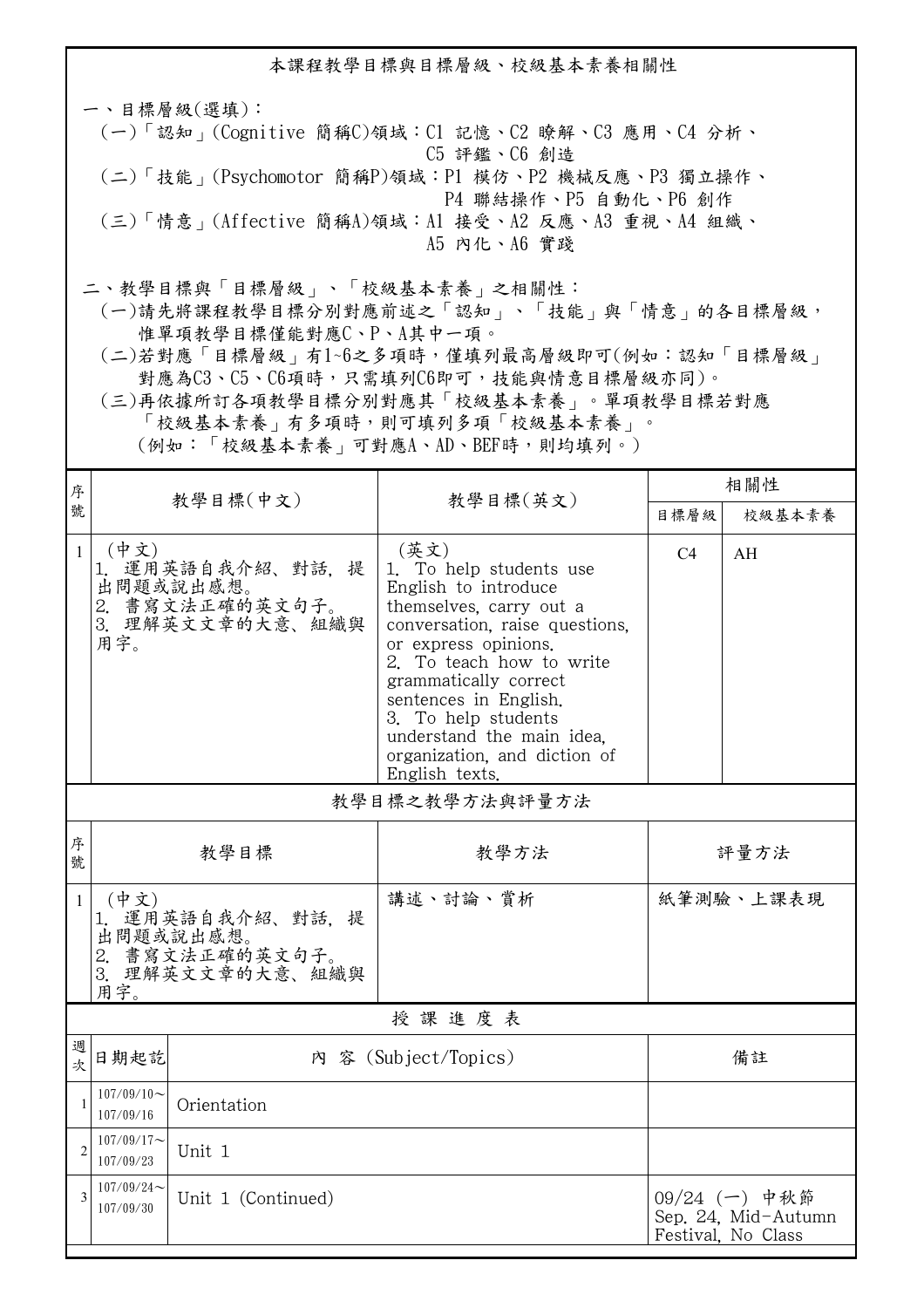| 4              | $107/10/01$ ~<br>107/10/07 | Unit 2                                                                                                                                                                                                                                                                               |                                                                                                                           |  |
|----------------|----------------------------|--------------------------------------------------------------------------------------------------------------------------------------------------------------------------------------------------------------------------------------------------------------------------------------|---------------------------------------------------------------------------------------------------------------------------|--|
| 5              | $107/10/08$ ~<br>107/10/14 | Unit 2 (Continued)                                                                                                                                                                                                                                                                   | 10/10 (三) 國慶紀念<br>日 Oct. 10, Double<br>Tenth Day, No Class                                                                |  |
| 6              | $107/10/15$ ~<br>107/10/21 | Unit 2 (Continued)                                                                                                                                                                                                                                                                   |                                                                                                                           |  |
|                | $107/10/22$ ~<br>107/10/28 | Unit 3                                                                                                                                                                                                                                                                               |                                                                                                                           |  |
| 8              | $107/10/29$ ~<br>107/11/04 | Unit 3 (Continued)                                                                                                                                                                                                                                                                   |                                                                                                                           |  |
| 9              | $107/11/05$ ~<br>107/11/11 | Unit 3 (Continued)                                                                                                                                                                                                                                                                   |                                                                                                                           |  |
| 10             | $107/11/12$ ~<br>107/11/18 | 期中考試週                                                                                                                                                                                                                                                                                |                                                                                                                           |  |
| 11             | $107/11/19$ ~<br>107/11/25 | Unit 4                                                                                                                                                                                                                                                                               |                                                                                                                           |  |
| 12             | $107/11/26$ ~<br>107/12/02 | Unit 4 (Continued)                                                                                                                                                                                                                                                                   |                                                                                                                           |  |
| 13             | $107/12/03$ ~<br>107/12/09 | Unit 4 (Continued)                                                                                                                                                                                                                                                                   |                                                                                                                           |  |
| 14             | $107/12/10$ ~<br>107/12/16 | Unit 5                                                                                                                                                                                                                                                                               |                                                                                                                           |  |
| 15             | $107/12/17$ ~<br>107/12/23 | Unit 5 (Continued)                                                                                                                                                                                                                                                                   |                                                                                                                           |  |
| 16             | $107/12/24$ ~<br>107/12/30 | Unit 5 (Continued)                                                                                                                                                                                                                                                                   |                                                                                                                           |  |
| 17             | $107/12/31$ ~<br>108/01/06 | Review                                                                                                                                                                                                                                                                               | $12/31$ (一) 調整放<br>假;01/01 (二)<br>開國<br>紀念日 Dec. 31.<br>Extended Holiday, No<br>Class Jan. 1, New<br>Year's Day, No Class |  |
| 18             | $108/01/07$ ~<br>108/01/13 | 期末考試週                                                                                                                                                                                                                                                                                |                                                                                                                           |  |
| 修課應<br>注意事項    |                            | 依據淡江大學學則第六章第三十八條規定:學生經核准請假而缺席者為缺課,未<br>經請假或請假未准而缺席者為曠課,缺課及曠課之處理規定如下:<br>一、曠課一小時,作缺課二小時論。<br>二、學生對某一科目之缺課總時數達該科全學期授課時數三分之一,經該科教師<br>通知教務處時即不准參加該科目之考試,該科目學期成績以零分計算。<br>三、學生因懷孕、分娩或撫育三歲以下子女,經核准之請假,致缺課總時數達該<br>科全學期或所修學分授課時數三分之一以上者,不受前二款之規定限制。並得視<br>科目性質以補考或其他補救措施彈性處理,補考成績並按實際成績計算。 |                                                                                                                           |  |
| 教學設備<br>電腦、投影機 |                            |                                                                                                                                                                                                                                                                                      |                                                                                                                           |  |
| 教材課本           |                            | Real Reading 2 by David Wiese                                                                                                                                                                                                                                                        |                                                                                                                           |  |
|                | 參考書籍                       |                                                                                                                                                                                                                                                                                      |                                                                                                                           |  |
|                |                            |                                                                                                                                                                                                                                                                                      |                                                                                                                           |  |